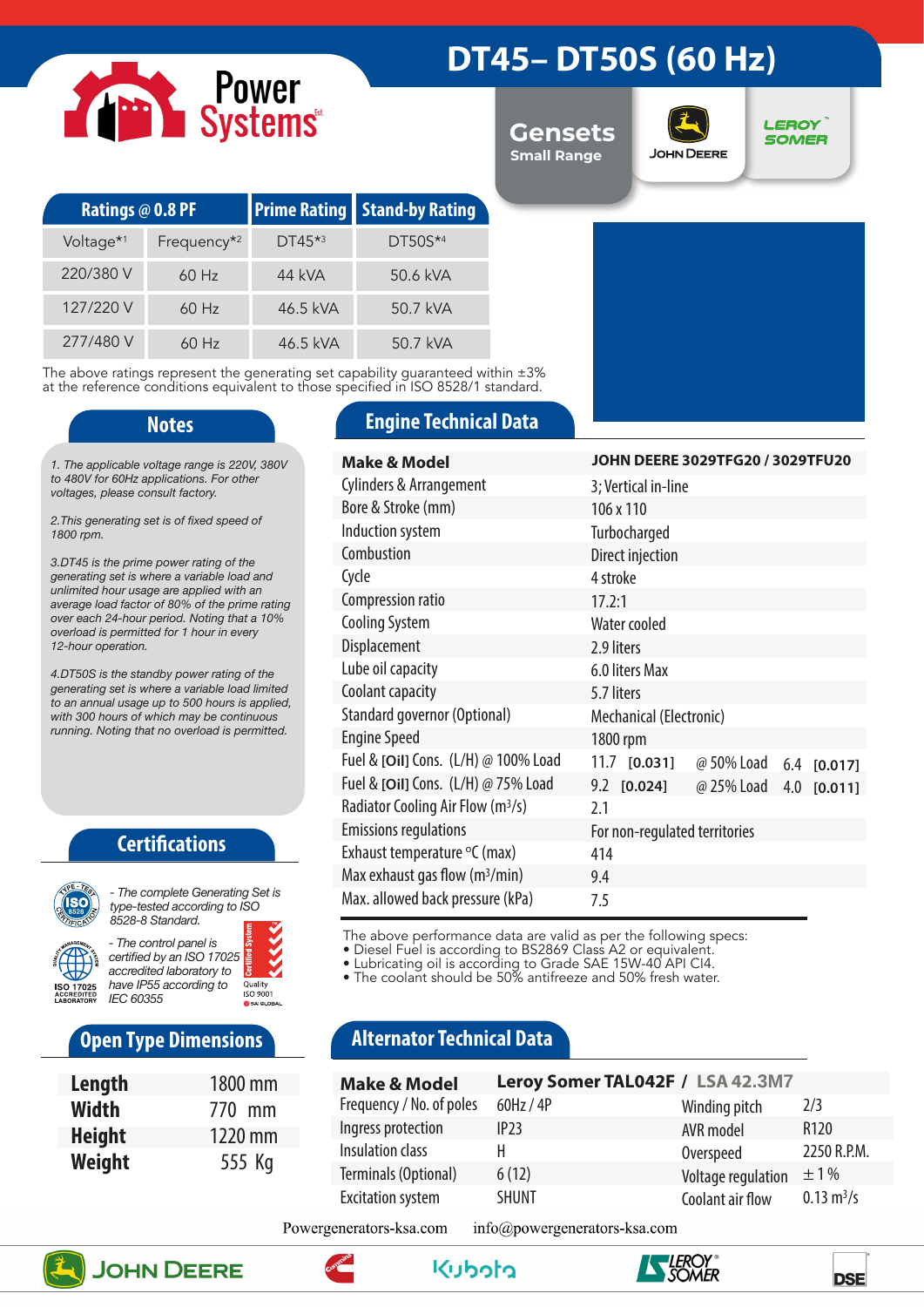

### **DT45– DT50S (60 Hz)**

**Gensets Small Range**



**LEROY SOMER** 

### **Control Panel Specifications**

GMP260MK (DSE6010 MKII) panel is an automatic start generating set panel of microprocessor-based design which is capable of interfacing with electronic engine through the can-bus J1939. It is fully configurable by front fascia buttons and PC software as well. If Mains voltage is to be monitored, DSE6020MKII can be offered.

Circuit Breaker Schneider or ABB, 3 Pole MCB (4 Pole available as Optional)



### **Construction**

| <b>Sheet Fabrication</b> | CNC shearing & bending                                                                                                                                                                        |
|--------------------------|-----------------------------------------------------------------------------------------------------------------------------------------------------------------------------------------------|
| Paint type               | Heat-treated powder-coated                                                                                                                                                                    |
| <b>Paint application</b> | Electrostatic corona spraying                                                                                                                                                                 |
| <b>Durability tests</b>  | • IMPACT [EN ISO 6272]<br>• Salt spray resistance [ASTM B117-73]<br>• Humidity Resistance [ASTM D2247]                                                                                        |
| Compliance               | • Panel is compliant with [ISO8528-8]<br>• Clearance & Creepage [IEC60355-1]<br>• Leakage current & Dielectric strength [IEC60355-1]<br>• Protection against electric shock [IEC600 364-4-41] |
| Degree of protection     | IP <sub>55</sub>                                                                                                                                                                              |
| Wire crimping            | • Crimping force up to 20KN<br>• Accuracy of 0.01mm<br>$\cdot$ Each crimping is checked by Komax CFA $+$                                                                                      |
| Wire coding              | • Wires are coded by wire color and cross-section<br>• Wires are coded by printed numbers<br>• Wires are coded by printed function of the wire                                                |

| <b>Protection</b>        |                                       |                                |                               | <b>Instrumentation</b>        |                                   |
|--------------------------|---------------------------------------|--------------------------------|-------------------------------|-------------------------------|-----------------------------------|
| (standard)               | $\sqrt{\text{(OPTIONAL Note}^{1,3})}$ | <b>Control</b><br>(standard)   | (OPTIONAL Note <sup>1</sup> ) | (standard)                    | (OPTIONAL Note <sup>1,3</sup> )   |
| Over/Under AC voltage    | High oil temperature                  | Remote start input             | Battery Changer: 5A, 10A, UL  | Gen AC Voltage: 3ph VLL & VLN | Lube oil temperature              |
| Over / Under frequency   | High exhaust temperature              | <b>Emergency Stop button</b>   | Fuel pump control             | Gen Frequency: Hz             | Exhaust temperature               |
| Delayed Over current     | Low fuel pressure                     | Common Alarm volt-free contact | Extension:                    | Gen Current: 3 phase A        | Engine Inlet air (Boost) pressure |
| Short-circuit            | Low coolant pressure                  | Event log (50 events)          | Ethernet - Modbus TCP         | Power: KW, KVA, KVAR & PF     | Charging ammeter                  |
| Over KW                  | Low fuel level                        | <b>Weekly Exerciser</b>        | RS485-Modbus RTU              | Energy: KWhr, KVAhr, KVARhr   | Fuel pressure                     |
| High Engine Temperature  | Low oil level                         | <b>Audible Alarm</b>           | Webnet – GPS tracker          | Lube Oil pressure             | Coolant pressure                  |
| Low oil pressure         | High winding temperature              | <b>Standard CANbus J1939</b>   | Water in Fuel Detection.      | Engine coolant temperature    | Fuel level                        |
| Maintenance Alarm        | High bearing temperature              | Preheat control                |                               | <b>Battery DC Voltage</b>     | Lube oil level                    |
| High/Low Battery voltage | Low boost pressure                    |                                |                               | DC Alternator Voltage         | Winding temperature 3xRTD         |
| Low coolant level Note 2 | Fusible link fire protection          |                                |                               | <b>Engine Speed</b>           | Bearing temperature RTD           |
|                          | Low coolant temperature               |                                |                               | Operating hours               |                                   |

Note 1: some OPTIONAL features could be standard if CANbus is established within electronic engines.

Note 2: Low coolant level protection is standard feature for Gensets above 200KVA, otherwise it is optional.

Note 3: There is limitation in the number of protections and measurements that can be offered with GMP260MK.

Other types of control Panels & Modules can be offered according to required specifications (DSE 7310/20, 7410/20, 8610, 8810 and Others).

Powergenerators-ksa.com

info@powergenerators-ksa.com



### **JOHN DEERE**